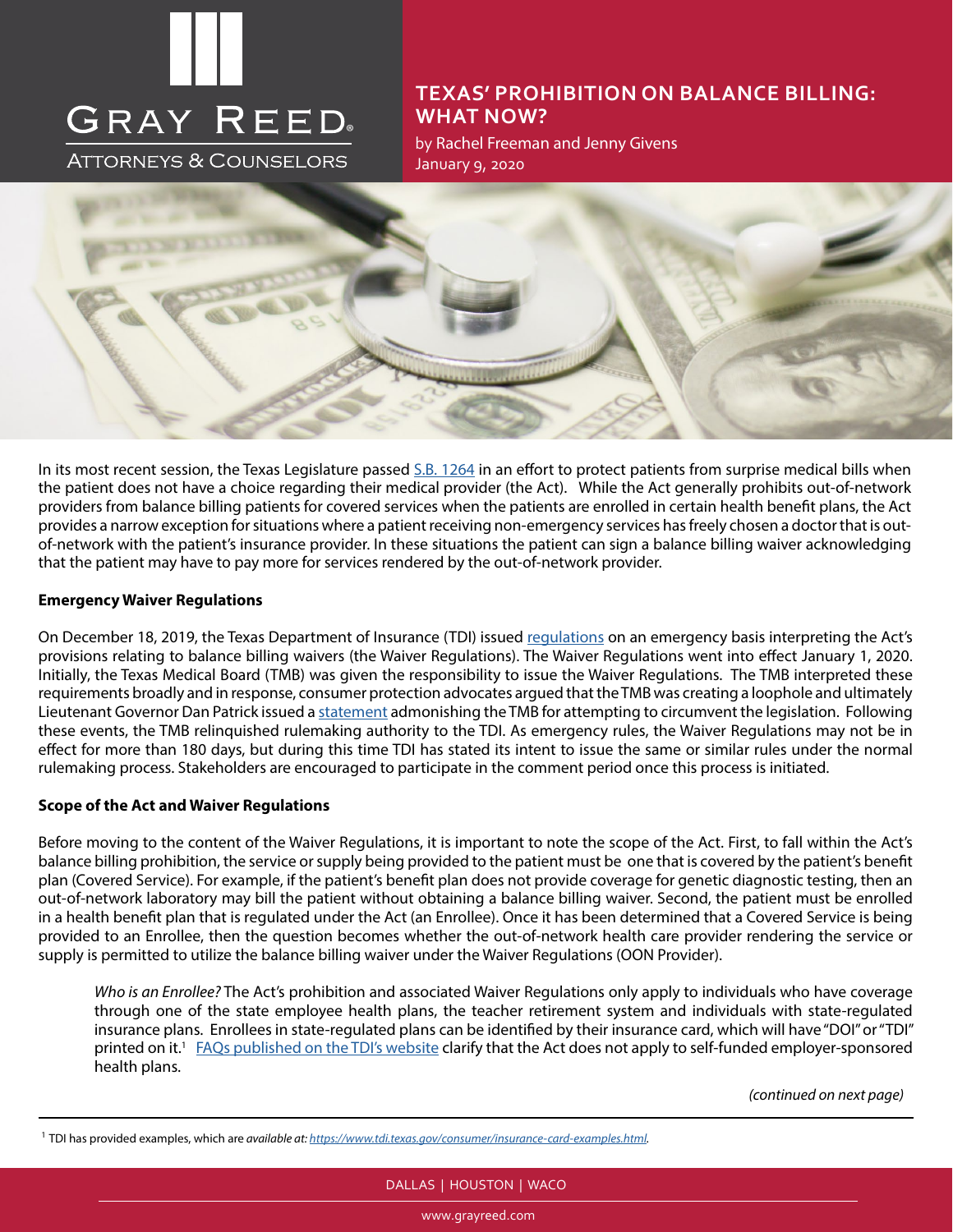# **GRAY REED**

**ATTORNEYS & COUNSELORS** 

# **TEXAS' PROHIBITION ON BALANCE BILLING: WHAT NOW?**

by Rachel Freeman and Jenny Givens January 9, 2020

*Who is an OON Provider?* The Waiver Regulations specify three categories of OON Provider who, should they choose to balance bill an Enrollee, must utilize the balance billing waiver when Covered Services are provided:

(1) *Facility-Based Providers* – An out-of-network facility-based provider, when the service or supply is provided at a health care facility that is an in-network provider. Interestingly, "facility-based provider" is broadly defined to include not just traditional facility-based providers like radiologists and anesthesiologists, but any physician, licensed health care practitioner or other health care provider who provides health care or medical services to patients of an ambulatory surgical center, a birthing center, a hospital or a freestanding emergency medical care facility.

(2) *Diagnostic Imaging Providers* – An out-of-network diagnostic imaging provider, when the service or supply is provided in connection with a health care or medical service or supply provided by an in-network provider. "Diagnostic imaging provider" includes a provider who performs a diagnostic imaging service (i.e., MRI, CT, PET or hybrid technology that combines the foregoing modalities) on a patient for a fee, or interprets images produced by these imaging modalities.

(3) *Laboratory Service Providers* – An out-of-network laboratory service provider, when the service or supply is provided in connection with a health care or medical service or supply provided by an in-network provider. "Laboratory service provider" means an accredited facility in which a specimen taken from a human body is interpreted and pathological diagnoses are made, or a physician who makes an interpretation of or diagnosis based on a specimen or information provided by a laboratory based on a specimen.

#### **Prohibition on Balance Billing for Non-Emergency Services or Supplies**

Under the Act and Waiver Regulations, an OON Provider may not "balance bill" an Enrollee who is receiving a non-emergency Covered Service, and such Enrollee does not have financial responsibility for a balance bill, unless the Enrollee elects to obtain the non-emergency Covered Service from the OON Provider knowing that the provider is out-of-network and the Enrollee may be financially responsible for a balance bill. If the OON Provider chooses to balance bill, then the provider is no longer eligible to participate in the dispute resolution processes with the insurance provider under the Act. While this article focuses on the Waiver Regulations' impact on non-emergency care, the Act also prohibits an OON Provider from balancing billing an Enrollee who receives emergency care.2

#### **Patient Election to Use an OON Provider**

An Enrollee is considered to have knowingly elected to receive non-emergency Covered Services from an OON Provider if:

(1) The Enrollee has a meaningful choice between an in-network provider and the OON Provider. The Enrollee does not have meaningful choice if the OON Provider was selected or assigned by another provider or health benefit plan issuer or administrator;

(2) The Enrollee is not coerced by a provider, health benefit plan issuer or administration when making the election. A provider engages in coercion if the provider charges (or attempts to) a nonrefundable fee, deposit or cancellation fee for the service or supply prior to the enrollee's election; and

(3) The OON Provider (or their agent) provides written notice and disclosure to the enrollee and obtains the enrollee's written consent (i.e., obtains an executed balance billing waiver).

*(continued on next page)*

DALLAS | HOUSTON | WACO

www.grayreed.com

<sup>&</sup>lt;sup>2</sup> Emergency care means "health care services provided in a hospital emergency facility, freestanding emergency medical care facility, or comparable emergency facility to evaluate and stabilize a medical condition of a recent onset and severity, including severe pain, that would lead a prudent layperson possessing an average knowledge of medicine and health to believe that the person's condition, sickness or injury is of such a nature that failure to get immediate medical care could result in: (1) placing the person's health in serious jeopardy; (2) serious impairment to bodily functions; (3) serious dysfunction of a bodily organ or part; (4) serious disfigurement; or (5) in the case of a pregnant woman, serious jeopardy to the health of the fetus." Tex. Ins. Code § 1301.155.